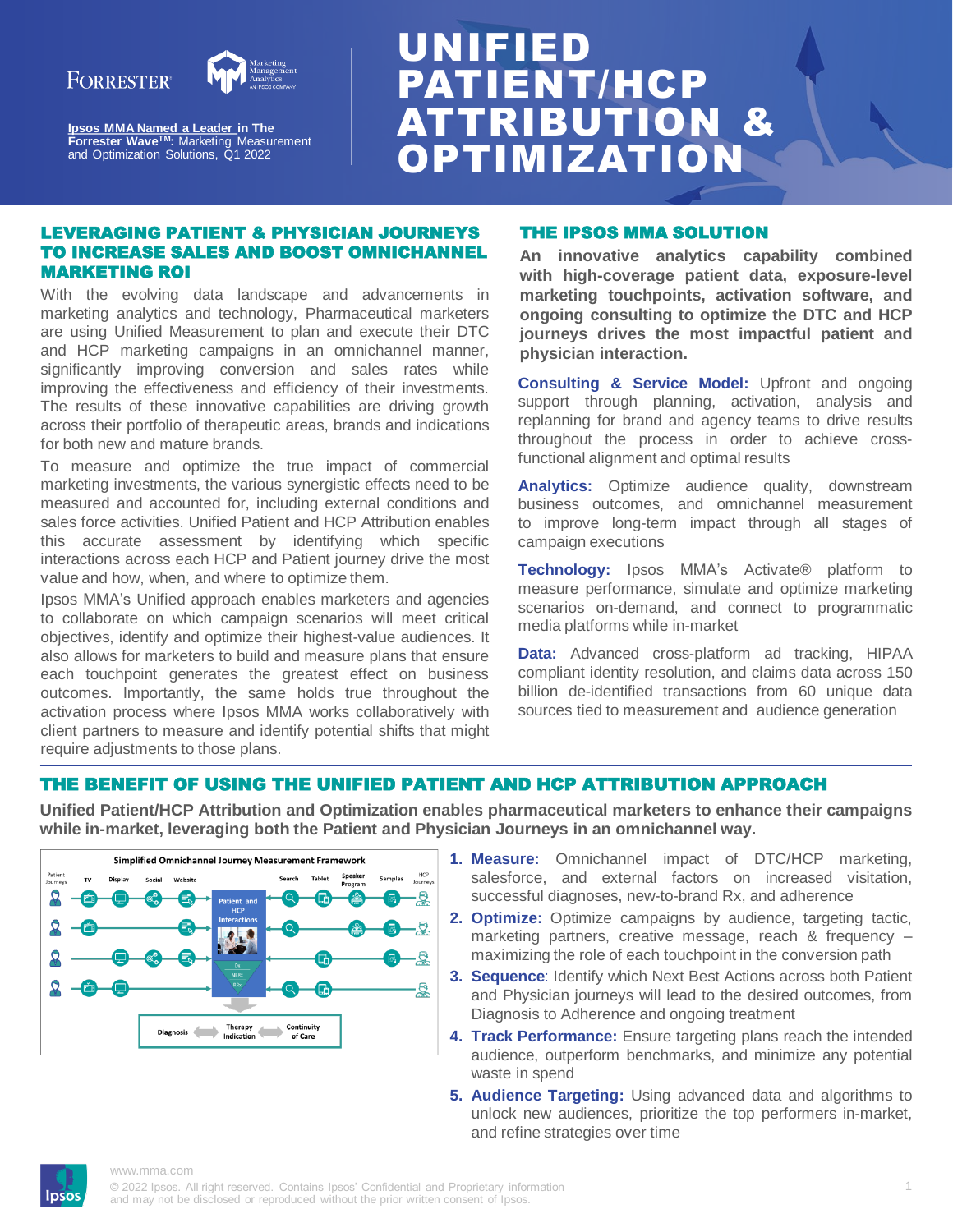## **Ipsos MMA Client Case Study**



#### **INSIGHTS & ACTIVATION**

Solved for changes in privacy and built HIPAA compliant omnichannel measurement to prioritize audience quality/reach across patients and HCPs to drive increased TRx conversion

Built Omni-channel NBA engine linked into physician Salesforce CRM planner to drive optimal sequences – led to significant gains in 1-year ROI

#### **SITUATION/CHALLENGES APPROACH**

Given changes in the availability of individuallevel data, increased privacy regulations, and requirements consent, the use of patient-level ads data tied to Claims TRx, Audience Quality, and Omnichannel Attribution Measurement have become limited for measurement.

Ipsos MMA needed to rethink how to optimize Digital, Social, Video, and TV investments to reach the intended qualified audiences and convert them downstream - while optimizing physician journeys and the impact of physician-state on DTC.



Ipsos MMA implemented an AI-based ad tracking solution across digital, social, and traditional marketing partners' firms to capture ad exposures and link them in a HIPAA-compliant way to claims data. Through this advanced approach, the Client was able to achieve the following in a scalable manner with monthly updates:

- **GO | Quality Audience and Reach prioritization** in-market across tactics, targeting, and publisher/networks
- Understand the link between reach, frequency, and attribution
- **Map out the Next Best Action for HCPs based on**  $\frac{1}{2}$  |  $\frac{1}{2}$  |  $\frac{1}{2}$  |  $\frac{1}{2}$  | the combined journeys by physician decile

#### **VALUE DELIVERED**

By optimizing both the HCP and Patient Journeys ("Omnichannel") with this enhanced Unified MMM / Attribution approach, an **incremental \$74MM was generated in 6 months.**